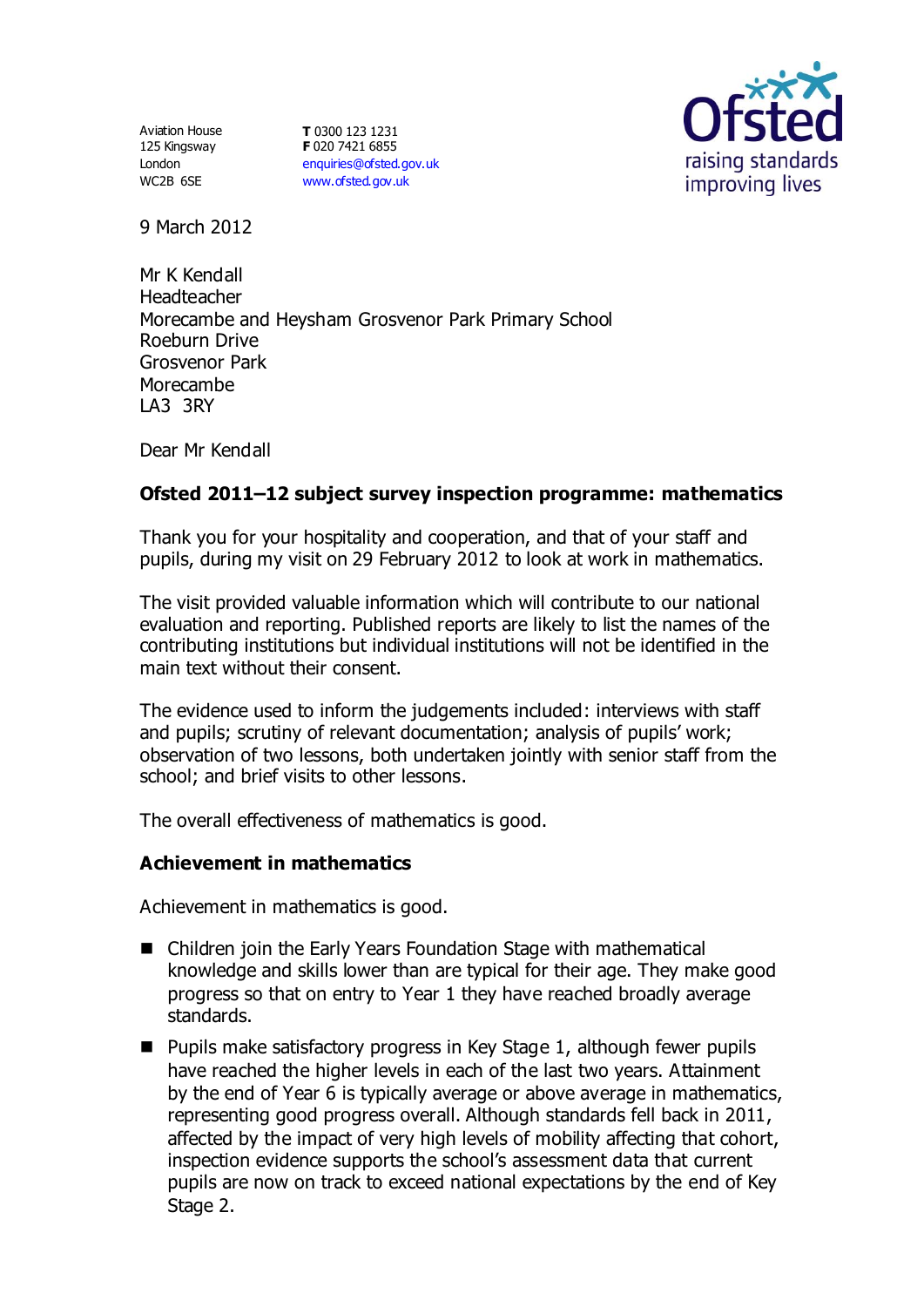- Pupils' good progress across the school is reflected in the quality of work in their books and in their learning in lessons. Interventions ensure that a strong focus is placed on the rates of progress made by all pupils. Teaching assistants make a significant contribution to these, as seen, for example, in 'the counting house' and in 'conference marking' sessions.
- Pupils enjoy mathematics lessons and are keen to do well. They rise readily to the challenge of exploring mathematical ideas and concepts. Their books show they experience a range of practical activities, puzzles, problems and short investigations. When tackling problems involving charts and graphs, they are able to interpret and explain what they have found out.

# **Quality of teaching in mathematics**

The quality of teaching in mathematics is good.

- Teaching is highly inclusive of all pupils; well-established routines and very positive classroom relationships contribute significantly to the quality of pupils' learning. Vibrant displays and celebrations of pupils' work provide a stimulating environment, particularly in the Reception class.
- A common approach to the use of learning intentions and success criteria, clearly understood by pupils, helps to support pupils' learning well. The quality of resources and use of information and communication technology by teachers adds significantly to pupils' engagement and interest. In the most effective lessons, teachers' questioning ensures that all pupils are actively involved and challenged to reason and explain their answers, sometimes through the use of 'talk partners'. Where teaching is less effective, the teacher does too much thinking for the pupils or activities do not challenge pupils to apply their skills in a sufficiently wide range of examples and contexts.
- Teachers' planning is detailed and identifies clearly how learning will be developed. The best planning anticipates pupils' misconceptions and plans to address them. It shows how tasks and activities are to be adapted for different groups of pupils and identifies specific questions to check understanding and develop pupils' reasoning skills. However, pupils' books show that higher-attaining pupils occasionally complete the same work as other pupils, particularly when developing procedural fluency.
- Marking is detailed and helps pupils to improve. For example, 'conference marking' identifies and addresses gaps in pupils' knowledge following teaching. It enables very prompt action to be taken where pupils' progress begins to falter.

#### **Quality of the curriculum in mathematics**

The quality of the curriculum in mathematics is good.

■ The curriculum is based around Primary National Strategy materials and a wealth of guidance and resource material support teachers well in their medium- and short-term planning, including in ensuring progression in the development of pupils' skills, knowledge and understanding.